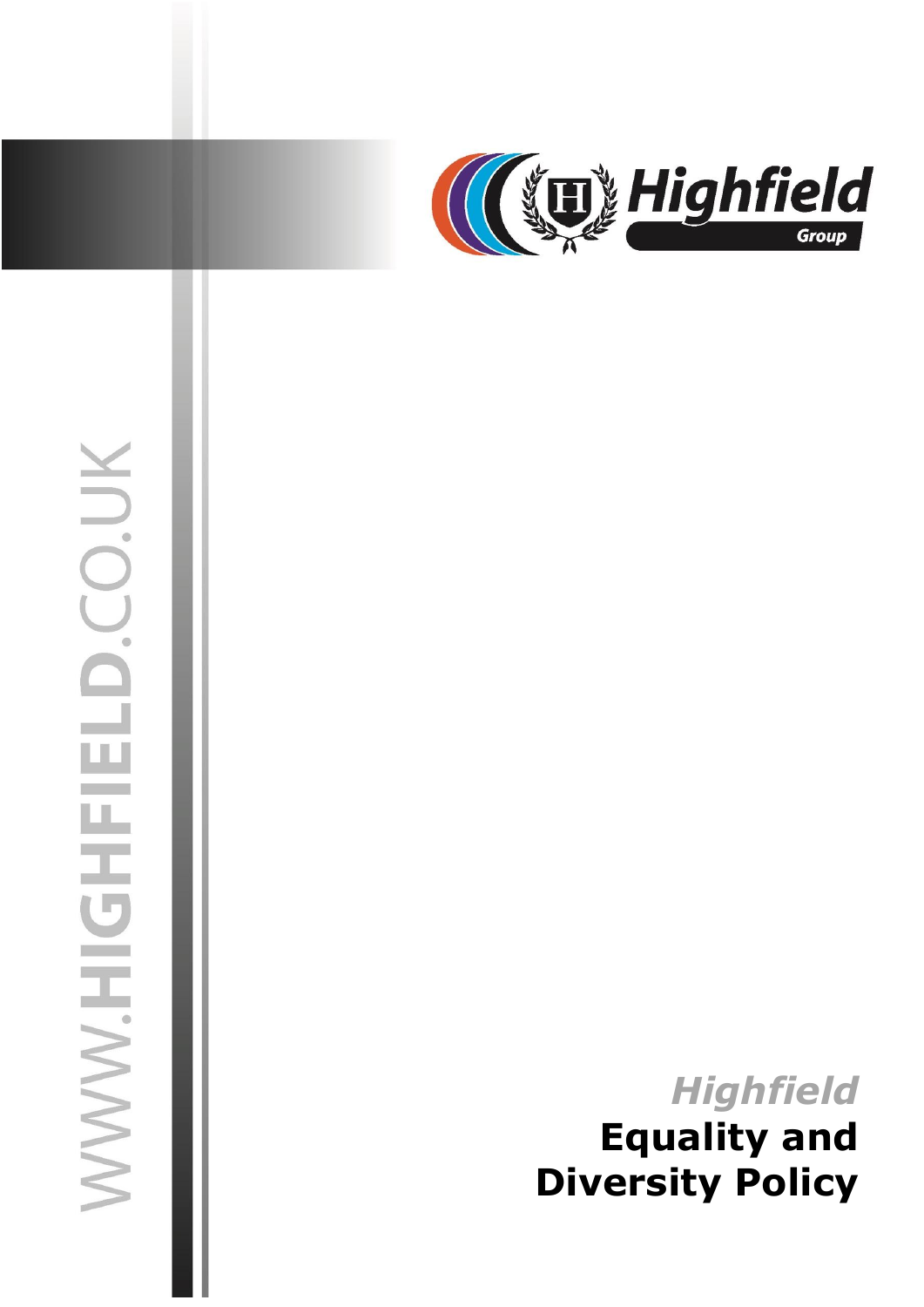

### 1. **Introduction**

- 1.1 This policy is aimed at all parties involved in the design, delivery and award of Highfield qualifications and Highfield assessments, be their involvement direct or indirect. This includes, staff, consultants, its Centres, providers tutors, learners; (collectively referred hereafter as "Clients") and other stakeholders who are delivering/enrolled on or have undertaken a Highfield qualification/unit/assessment.
- 1.2 Highfield is committed to equality and diversity and has developed a strategy which underpins the values of mutual respect, responsibility and teamwork. Equality and diversity are key to our global identity and an integral part of our aim to continue being an Awarding Organisation of choice.

### 2. **Equality and Diversity Policy**

- 2.1 Everyone has a part to play in ensuring we (Highfield and its Clients) achieve equality of opportunity. We believe that a positive attitude towards equality and diversity is right for Highfield, our people, our Clients and our business suppliers. This means that we must encourage all our people to welcome diversity and respect each person's individuality.
- 2.2 Equality is an on-going process. It is about the policies, systems and processes we use in the employment cycle, from recruitment and beyond, to ensure that everyone is treated equally according to their merits and abilities and given a fair chance to fulfil their potential. Highfield expects its Clients to show the same commitment to Equality as we do. Equality is an integral part of achieving diversity.
- 2.3 Highfield regards any form of direct or indirect discrimination, victimisation or harassment as a potentially serious disciplinary offence. Highfield would expect all its Clients to share this value and implement this within day-today working life.
- 2.4 Highfield has a zero-tolerance approach with any organisation or person who demonstrates behaviours relating to inequality and will not hesitate to take appropriate action on confirmed cases. We believe everyone has the right to be treated fairly and equally and to enjoy a working environment free from discrimination or harassment.
- 2.5 This policy details Highfield's approach to equal opportunities and covers discrimination, harassment/bullying and victimisation. Our definitions of these activities are outlined below followed by the process to adopt should members of Highfield or Clients feel that this policy is not being adhered to.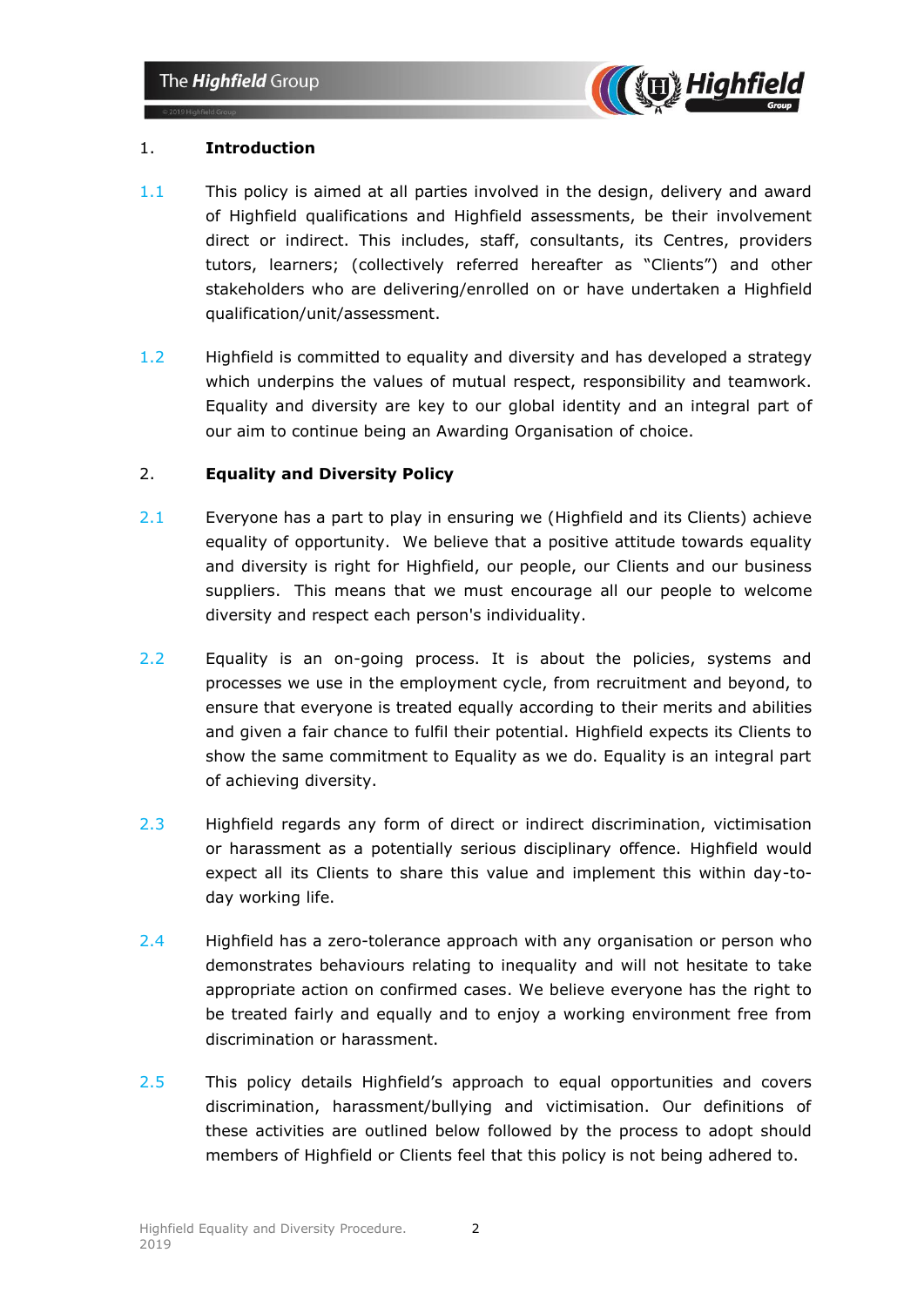

2.6 It should be noted that this policy applies to all Clients whether permanent, temporary, full time, part time, Workers or self-employed as well as and other third parties dealt with by the Company.

### 3. **Highfield's Responsibility**

- 3.1 Highfield's vision, in terms of equality and diversity, is not only to comply with legislation but to take a progressive approach to ensure all employees of Highfield and its Clients share and operate in the same approach.
- 3.2 Managing equality and diversity means valuing and utilizing the differences our people bring to business, regardless of sex, pregnancy or maternity, marital status, sexual orientation, disability, race, religion and belief, colour, nationality, ethnic origin, age or gender and that no one is ever disadvantaged.
- 3.3 Highfield commits to incorporating specific and appropriate duties in respect of implementing the equal opportunities policies into job descriptions and work objectives of all staff.
- 3.4 Highfield will provide equality training and guidance as appropriate to our staff; including as part of staffs' induction training as well as going on further on-going courses as identified via our internal staff performance review arrangements.
- 3.5 We recognise that a willing and committed workforce, where there is equality for all, where difference is visibly welcomed, and people are actively included is a key ingredient in our recipe for success - working in partnership with a diverse client base in a diverse number of locations, delivering a diverse range of top-quality legal solutions. The sole purpose of this policy is to ensure Highfield and its Clients share this view and that it is implemented at all times during our professional relationship.
- 3.6 *"We are defined by our people. They are our global identity as an organisation. Our brand is based on relationships and our people and customers define our relationships. Diversity at Highfield goes to the heart of the Highfield values".*

### **Jason Sprenger, Highfield Chief Executive**

### 4. **Qualification Development**

4.1 During the development of Highfield qualifications and End Point Assessments, Highfield will ensure that learners with protected characteristics will not be disadvantaged. Furthermore, any barriers to entry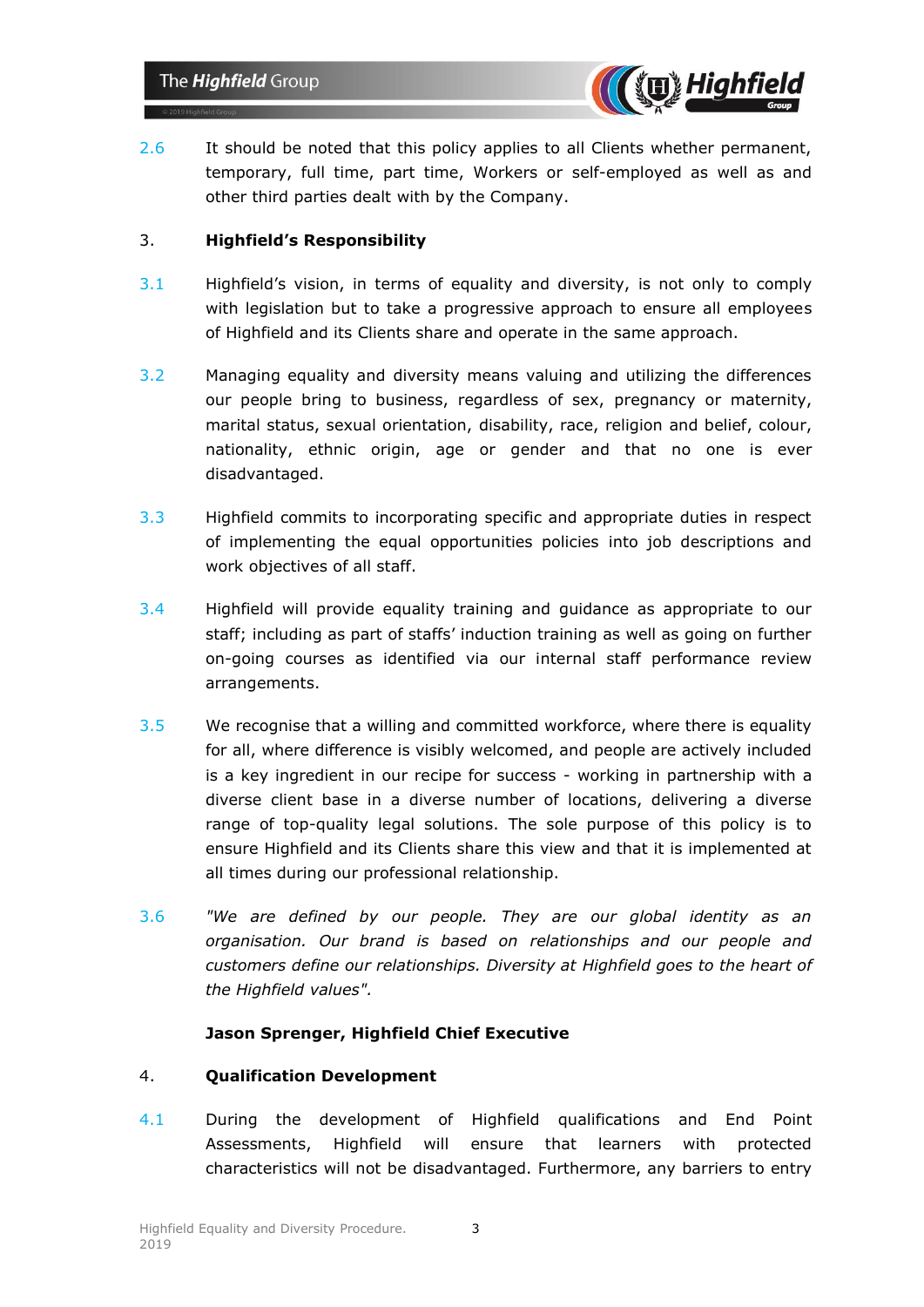

will only be set in place if they directly relate to the purpose of the qualification/unit/assessment.

4.2 The nature of any such features or barriers will be stated and the inclusion of the requirements that create the barrier justified in terms why they are required for the particular qualification(s)/unit(s)/assessment(s).

### 5. **Client Responsibility**

- 5.1 It is important that Highfield and its Clients are fully aware of the contents of this policy.
- 5.2 It is equally as important all learners undertaking training leading to Highfield qualifications/assessments are fully aware of the contents of this policy e.g. via their introduction when first embarking with Highfield.
- 5.3 Highfield expects its Centres to enable learners to have equal access to training and assessment for Highfield qualifications/assessments, irrespective of their gender, pregnancy or maternity, marital status, sexual orientation, age, religion, colour, race, nationality, ethnic origin or disability. Assessments must be undertaken without discrimination.
- 5.4 Centres are required to have a policy in place to ensure that such discrimination does not occur either directly, indirectly or as a result of pressure from any other body. This policy must apply to all satellite/associated venues and it is expected there are arrangements in place to monitor its application and effectiveness.
- 5.5 In the event a learner makes a formal complaint to a Highfield Centre relating to issues of inequality which cannot be resolved, the learner must be made aware, by the Centre, of their right to direct their compliant to Highfield via the arrangements outlined in our Complaints Procedure.

### 6. **Promotion of Equality**

- 6.1 It is Highfield's policy that no member of staff, agency worker, Approved Centre, Nominated Tutor, contractor, self-employed consultant, job applicant or ex-employee, client or third party receives less favourable treatment as provided for under the Equality Act 2010. Highfield and its Clients are therefore expected to operate in this exact same manner. Examples of discrimination include, but are in no way limited to the following:
	- 6.1.1 because of colour, race, nationality, ethnic or national origins on grounds of sex, pregnancy or maternity, civil partnerships, marital status, and gender reassignment;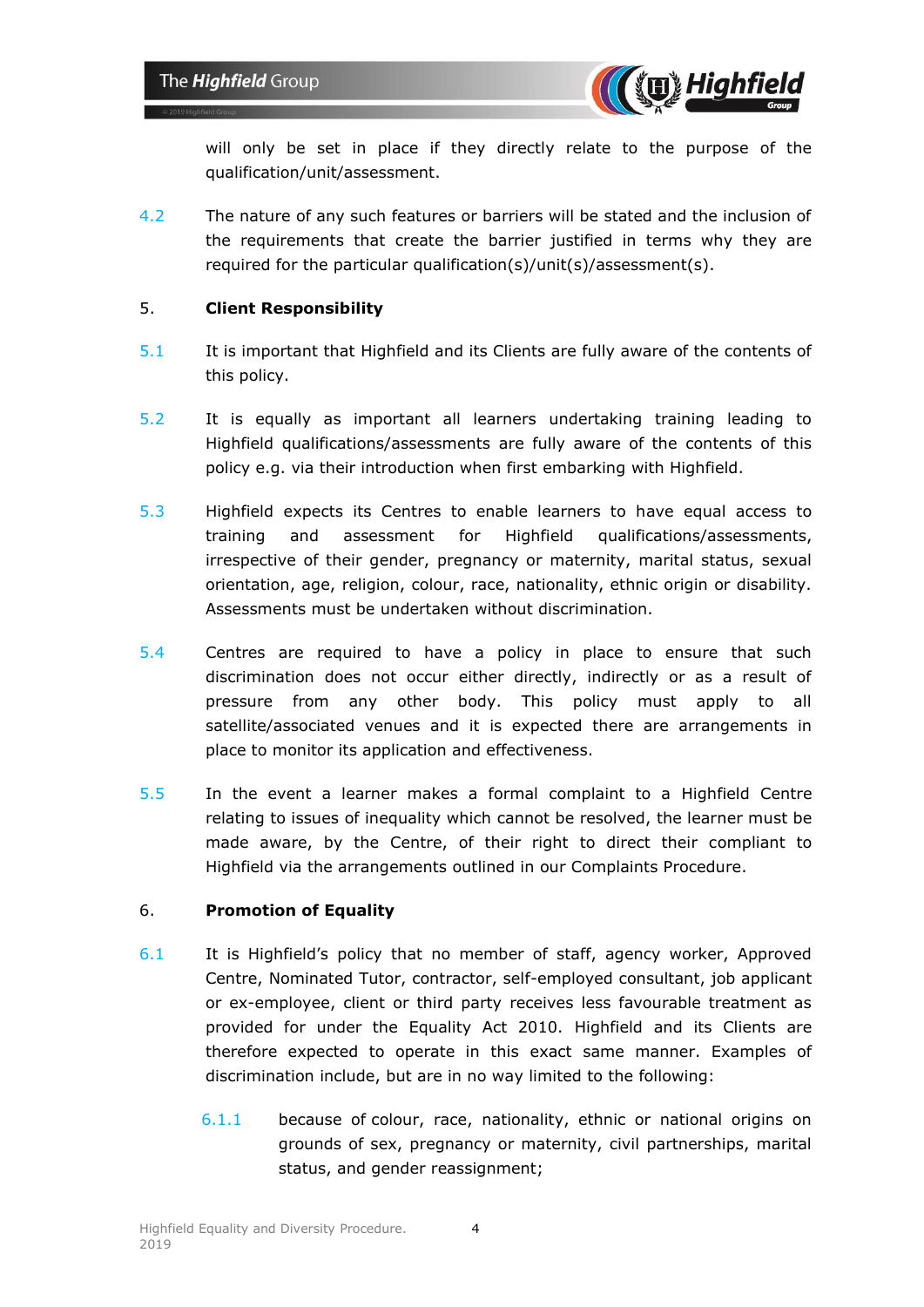

- 6.1.2 because of a disability;
- 6.1.3 because of age or perceived age;
- 6.1.4 because of their actual or perceived sexual orientation (which includes bisexual, heterosexual or homosexual);
- 6.1.5 because of or related to their actual or perceived religion or belief;
- 6.1.6 or is disadvantages in relation to any of the above characteristics as a result of any criterion policy or practice which cannot be shown to be justifiable; and
- 6.1.7 or is disadvantaged because of her pregnancy of maternity.
- 6.2 This policy applies to all aspects of employment and working practices including recruitment, promotion, assessment, performance management, development, reward and recognition, termination and post-employment
- 6.3 Highfield and its Clients will promote an environment which enables it to utilise and develop the widest possible sources of talent; regardless of any other factor

### 7. **Breach of Diversity & Equality Policy**

7.1 Highfield will not tolerate any victimisation, harassment, discrimination and/or breach of its policy on equality and will take disciplinary action against offenders whom are internal members of staff. Should any Client be involved in any victimisation, harassment, discrimination and/or breach of this policy, Highfield will not hesitate to issue sanctions in accordance with its Sanctions Policy. Where possible, this may include (but is not limited to) Centre/Tutor status termination. Highfield and its Clients are reminded that unlawful discrimination can lead to criminal and civil proceedings being taken against them individually.

### 8. **What is Equality?**

- 8.1 Equality is not treating people differently for a reason relating to a protected characteristic. The protected characteristics are sex (including those undergoing gender reassignment), pregnancy and maternity, marital status and civil partnership, age, race (including ethnic or national origin, colour and nationality), disability, sexual orientation or religion and belief.
- 8.2 Equality is also about providing assistance in order to provide all persons with the same opportunity.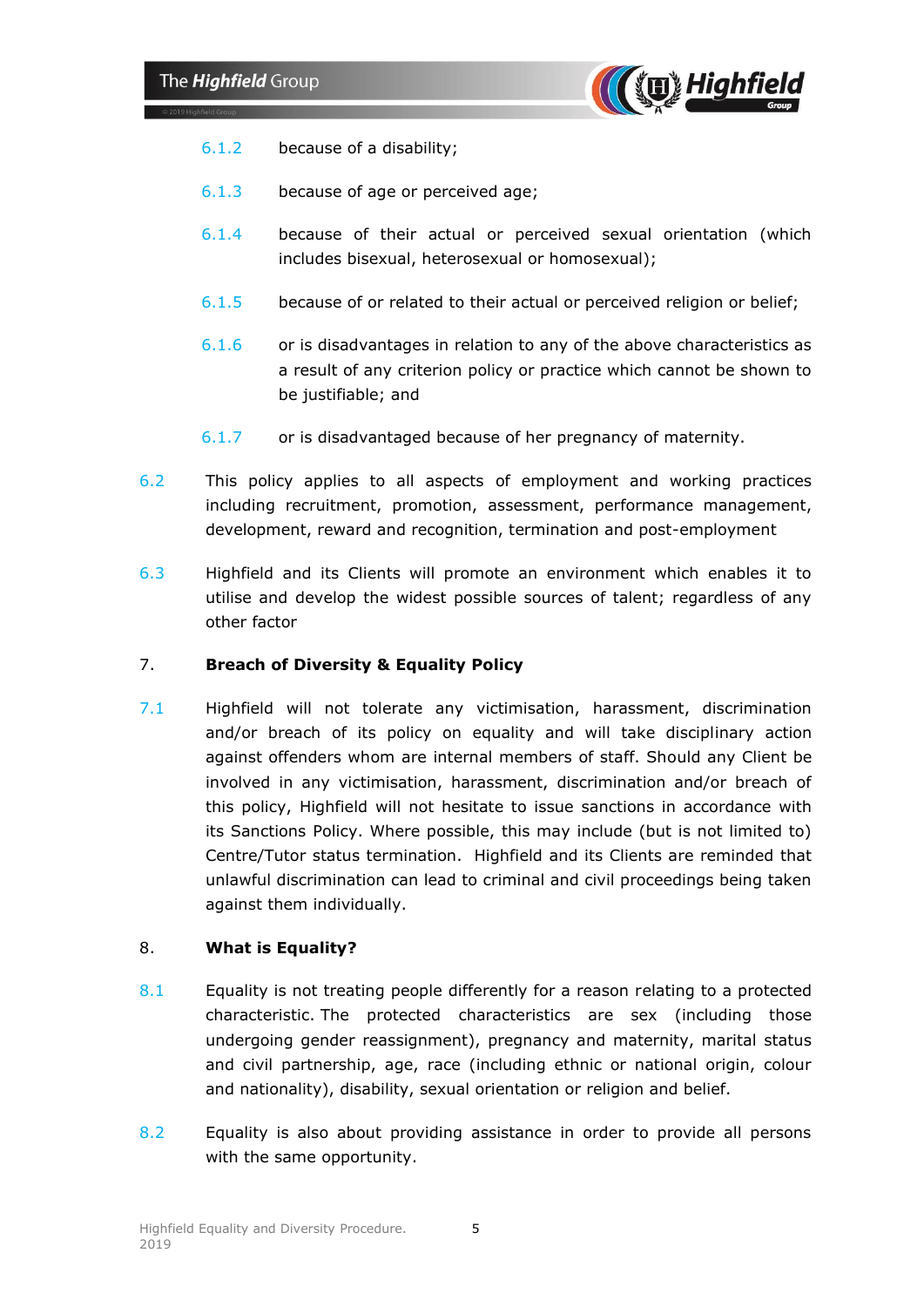

8.3 If we need to highlight differences between people (for instance at recruitment or promotion, or in the performance management process), then this must be done on the basis of objective criteria that are relevant to the needs and aims of the exercise being carried out. These must be applied consistently to all people involved.

### 9. **What does Discrimination mean?**

- 9.1 Discrimination may occur when a judgement or decision about a person is made on the basis of the differences that can be seen or may be assumed to be present.
- 9.2 When decisions about suitability or ability are made without the benefit of relevant objective information, the resulting decision may reflect the prejudices held by the decision maker or stereotyping and may therefore be discriminatory

### 10. **What does Harassment mean?**

- 10.1 Harassment is generally defined as when a person behaves in a way that another person finds unreasonable, unwelcome and offensive, which creates an intimidating, hostile or humiliating working environment, adversely affecting an individual's dignity. It is the person who is subjected to or the recipient of the behaviour who determines whether this behaviour is acceptable or not.
- 10.2 Harassment may take different forms.
- 10.3 Harassment can be either deliberate or unintentional.
- 10.4 In some circumstance's harassment may be a criminal offence.

### 11. **What is Victimisation?**

11.1 Victimisation is a form of discrimination where an individual is the subject of less favourable treatment because the discriminator knows or suspects that an individual has done or intends to bring a discrimination claim or give evidence against them in a discrimination claim or has made an allegation of discrimination.

### 12. **The Process in Dealing with Claims of Unfair Treatment**

12.1 If someone considers the treatment they have received amounts to discrimination, harassment, or victimisation in line with the definitions contained in this policy, where possible you should make it clear to the person concerned that their behaviour is unacceptable and offensive and you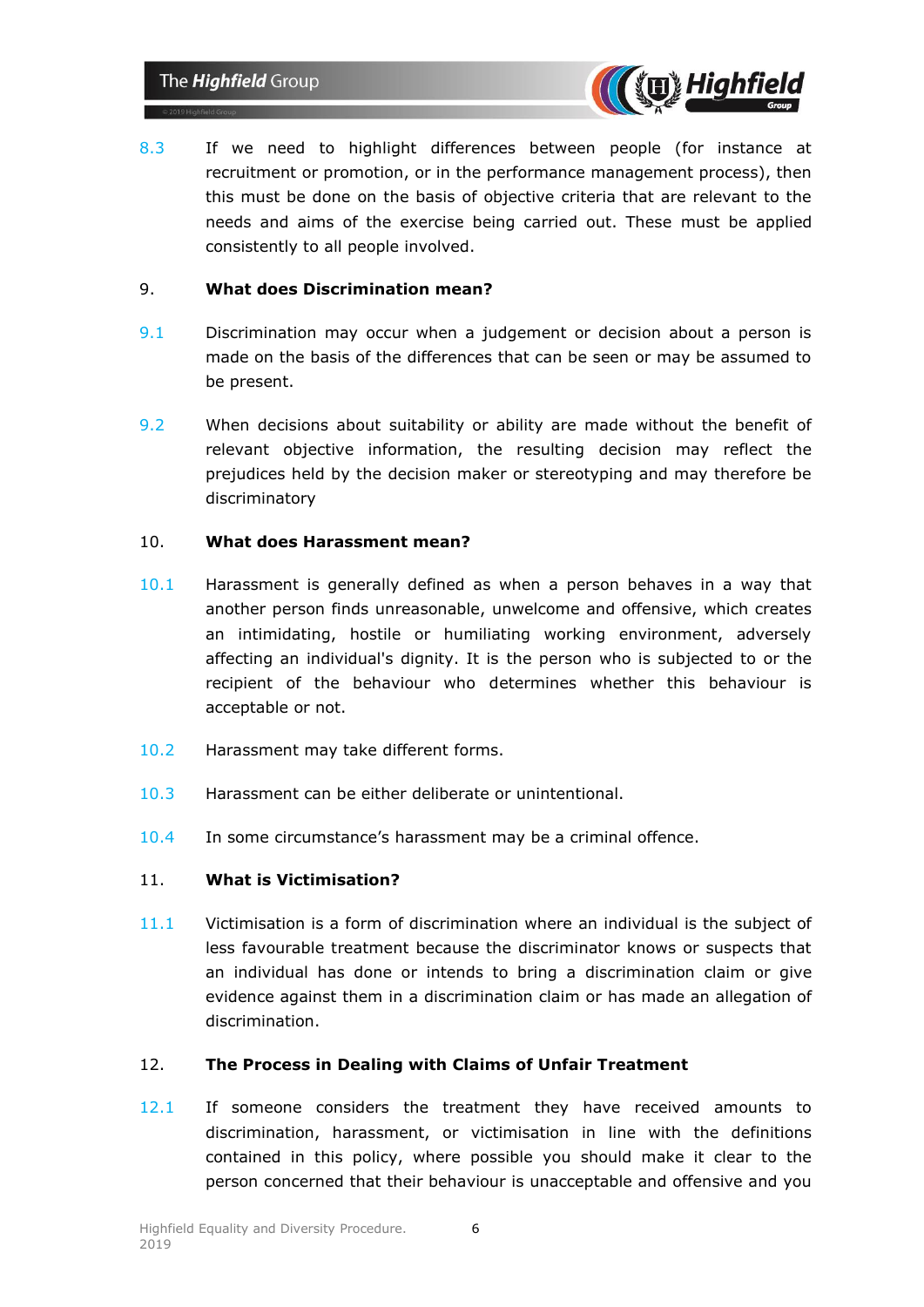

should ask them to stop. Often this is enough to stop the treatment and prevent it happening again.

- 12.2 If the problem persists or the person feel's unable to make a complaint directly to the individual they should (and Highfield encourage this) make a formal complaint in line with the applicable Complaints Procedure (if the complaint is from a learner and relates to a Centre, the learner should utilise the Centre's Complaints Procedure in the first instance).
- 12.3 In line with clause 5.5 above, in the event a learner makes a formal complaint to a Highfield Centre relating to issues of inequality which can't be resolved, the learner must be made aware, by the Centre, of their right to direct their compliant to Highfield via the arrangements outlined in our Complaints Procedure.
- 12.4 Highfield recognises that it may be difficult for individuals experiencing discrimination or harassment to bring the matter formally into the open. However, if the process outlined is not followed it will not be possible for the management of the complaint to take the appropriate action.
- 12.5 Any complaint raised with Highfield will be treated in complete confidence and will always be treated seriously and fully investigated.
- 12.6 All investigations will be carried out in the strictest confidence and all the people who are part of the investigation will be expected to respect this confidentiality; whether this be Highfield or its Clients. Only once the facts have been established will a course of action be recommended.
- 12.7 As part of the investigation, the complainant/relevant persons may well be asked to attend a formal interview to provide evidence.

### 13. **What happens then?**

- 13.1 Where evidence suggests that any actions have been carried out in full knowledge of their unfair nature or their impact to the individual, disciplinary action will be taken in line with Highfield's Disciplinary Procedure/Sanction Policy; if applicable.
- 13.2 Additionally, any person, whether Highfield or Client, found to be inciting, encouraging or condoning discriminatory actions or behaviour will themselves be subject to punitive action.
- 13.3 If the investigation finds that the allegations have been made maliciously or to slight a person's reputation, the accuser may be subject to disciplinary and/or punitive action.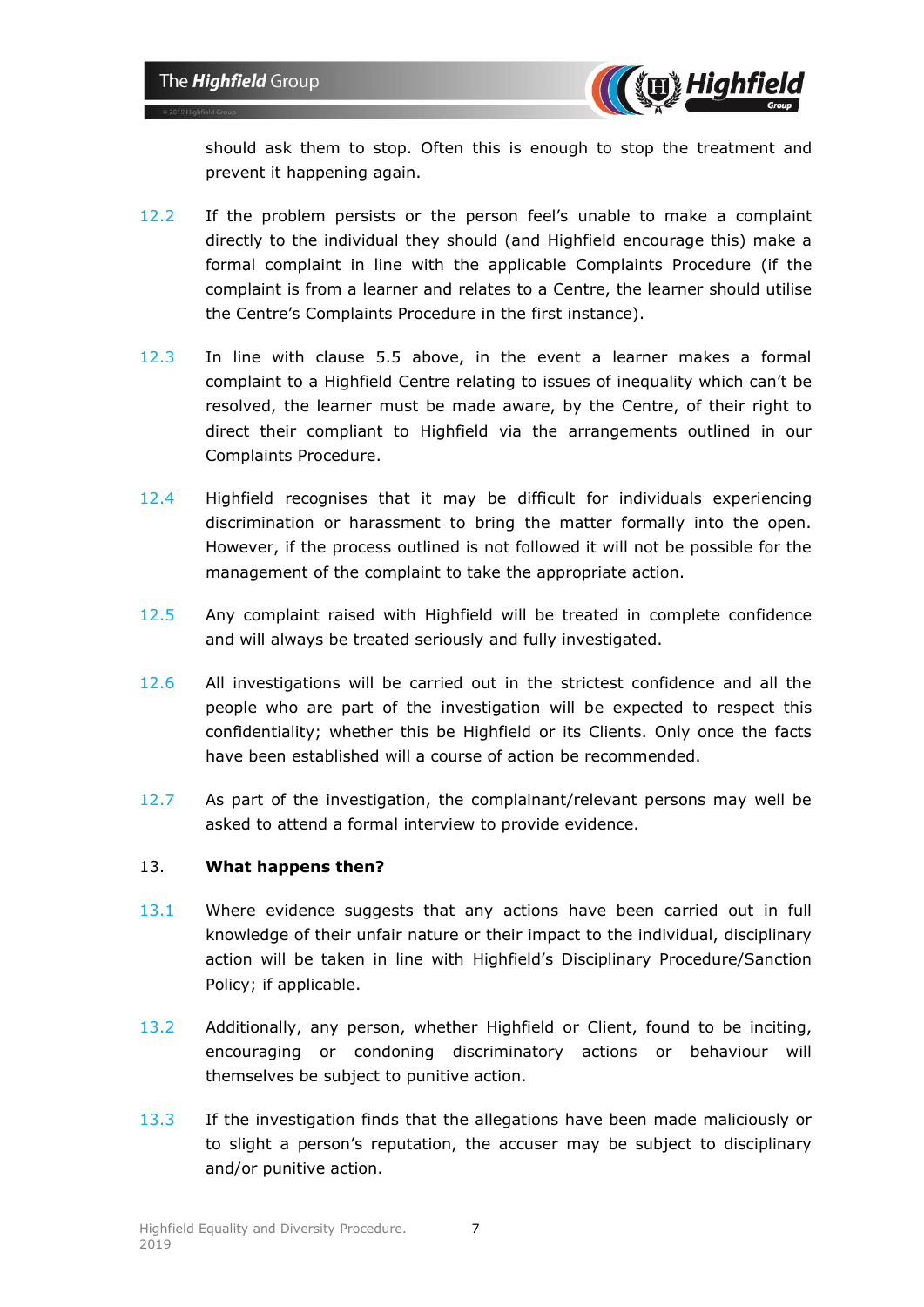

13.4 When the investigation is complete, the complainant will be informed of the outcome in person and/or writing.

### 14. **What if I am accused of Discrimination/Harassment/Victimisation?**

14.1 Listen carefully if you are approached about your behaviour. Whether this comes from your manager, another member of staff, your tutor or the person directly affected, try to understand what you are doing that is causing offence. This is a serious matter.

### 15. **Review Arrangements**

- 15.1 Highfield is committed to complying with all current and relevant legislation and, which, at the time of writing, includes, but is not limited to, the Equality Act 2010, the Equality Act 2004 and the Equality Act 2010 (Specific Duties) (Scotland) Regulations 2012.
- 15.2 As part of Highfield's commitment to Equality & Diversity, we will review the policy annually and revise it as and when necessary in response to Centre and learner feedback, changes in our practices, actions from the regulatory authorities or external agencies or changes in legislation.
- 15.3 As part of the learner registration and certification processes for Highfield qualifications/units/assessments, Highfield may collect information on diversity, requests for special considerations, access arrangements and feedback from learners, Clients and other stakeholders.
- 15.4 All relevant issues identified that suggest that our provision or services may have unnecessarily impacted on learners will be reported back to our Centre Support and Compliance Manager. The Centre Support and Compliance Manager is responsible for ensuring that relevant staff introduce, as appropriate, amendments to provision and/or services where necessary and in accordance with our documented procedures for development and reviewing units and qualifications.
- 15.5 Details of our ongoing reviews will be made available to the qualification regulators, upon request.
- 15.6 If you would like to provide any feedback with regards to the policy or have any queries regarding its content, please contact us via the details provided at the end of the policy.

### 16. **Contact Us**